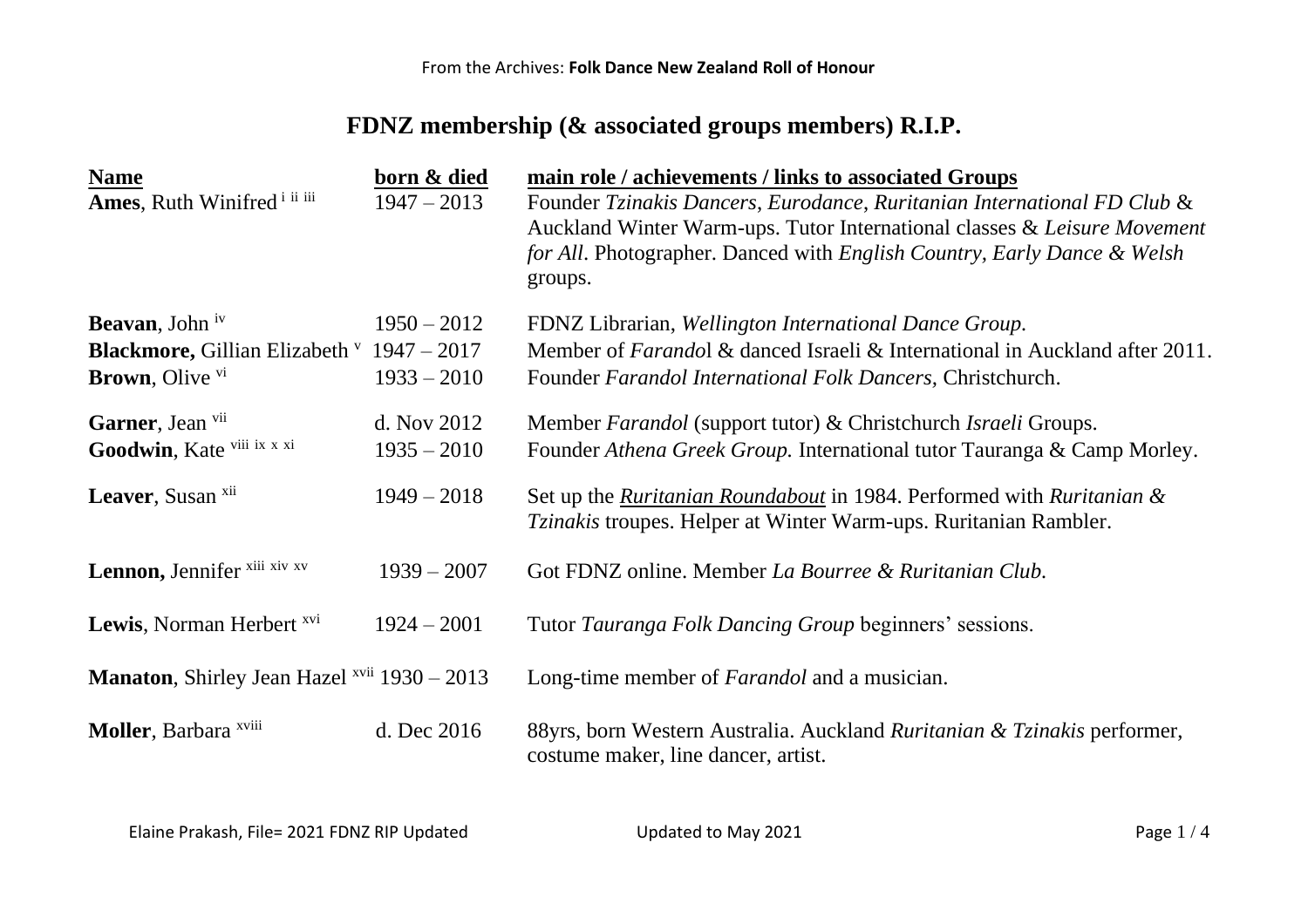## From the Archives: **Folk Dance New Zealand Roll of Honour**

| Morris, Stanley xix xx xxi xxii                                                                       | $1928 - 2013$                              | Tutor Auckland classes – especially Greek & Israeli. Ruritanian.                                                                                                                                                                                                         |
|-------------------------------------------------------------------------------------------------------|--------------------------------------------|--------------------------------------------------------------------------------------------------------------------------------------------------------------------------------------------------------------------------------------------------------------------------|
| Oldale, Alan xxiii xxiv xxv                                                                           | $1926 - 2020$                              | <i>Ruritanian Club</i> stalwart. Photography & audio-visual expertise. Rambler.                                                                                                                                                                                          |
| Osborne, Kathleen xxvi xxvii xxviii                                                                   | 1944 - 2004                                | Founder & tutor Hawke's Bay International Dancing Group. Ruritanian.                                                                                                                                                                                                     |
| Reed, Betty xxix                                                                                      | d. 2018                                    | 98yrs. Nee Gentles. Foundation member <i>Ruritanian Club</i> and Rae's classes.                                                                                                                                                                                          |
| Scott, Joy xxx                                                                                        | 1911 - 2006                                | One of Ruritanian Club's founders. Music teacher. Ensemble performer.                                                                                                                                                                                                    |
| Sikkema, Pam <sup>xxxi</sup><br><b>Stubbings</b> , John Denis xxxii<br>Taine, Shirley Nutsford xxxiii | d. Oct 2018<br>1927 - 1997<br>1923 - 1996  | Secretary and helper for <i>Ruritanian Club</i> . Attended Rae's Monday classes.<br>Founder Tauranga (International) Folk Dancing Group.<br>Display team manager & Mother-Queen of Ruritanian Club!                                                                      |
| Telford, Bruce xxxiv                                                                                  | $1920 - 2014$                              | Long-time member of HB International Dancing Group.                                                                                                                                                                                                                      |
| Tibbenham, Betty xxxv                                                                                 | d. July 2018                               | Foundation member of HB International Dancing Group.                                                                                                                                                                                                                     |
| Tibbenham, Alfred Colin xxxvi                                                                         | 1934 - 2019                                | Foundation member of HB International Dancing Group.                                                                                                                                                                                                                     |
| Trask, Marcia xxxvii                                                                                  | 1944 - 2012                                | Israeli dance tutor Wellington Israeli Dance Group.                                                                                                                                                                                                                      |
| van Doorn, Femke xlii xlii xliv<br>Watt, Sue xlv xlvi<br>Wood, Donald William xlvii xlviii            | 1923 - 2006<br>d.9 Sep 2018<br>1924 - 2011 | van de(r) Plas, Andre xxxviii xxxix xl xli d.30Jan 2019 International dance tutor from Netherlands.<br>FDNZ Patron & International dance tutor from Netherlands.<br>FDNZ Auditor. Member Wellington World Dance Group.<br>Auckland Ruritanian, Leisure Movement for All. |

Elaine Prakash, File= 2021 FDNZ RIP Updated Unit Control Updated to May 2021 Page 2 / 4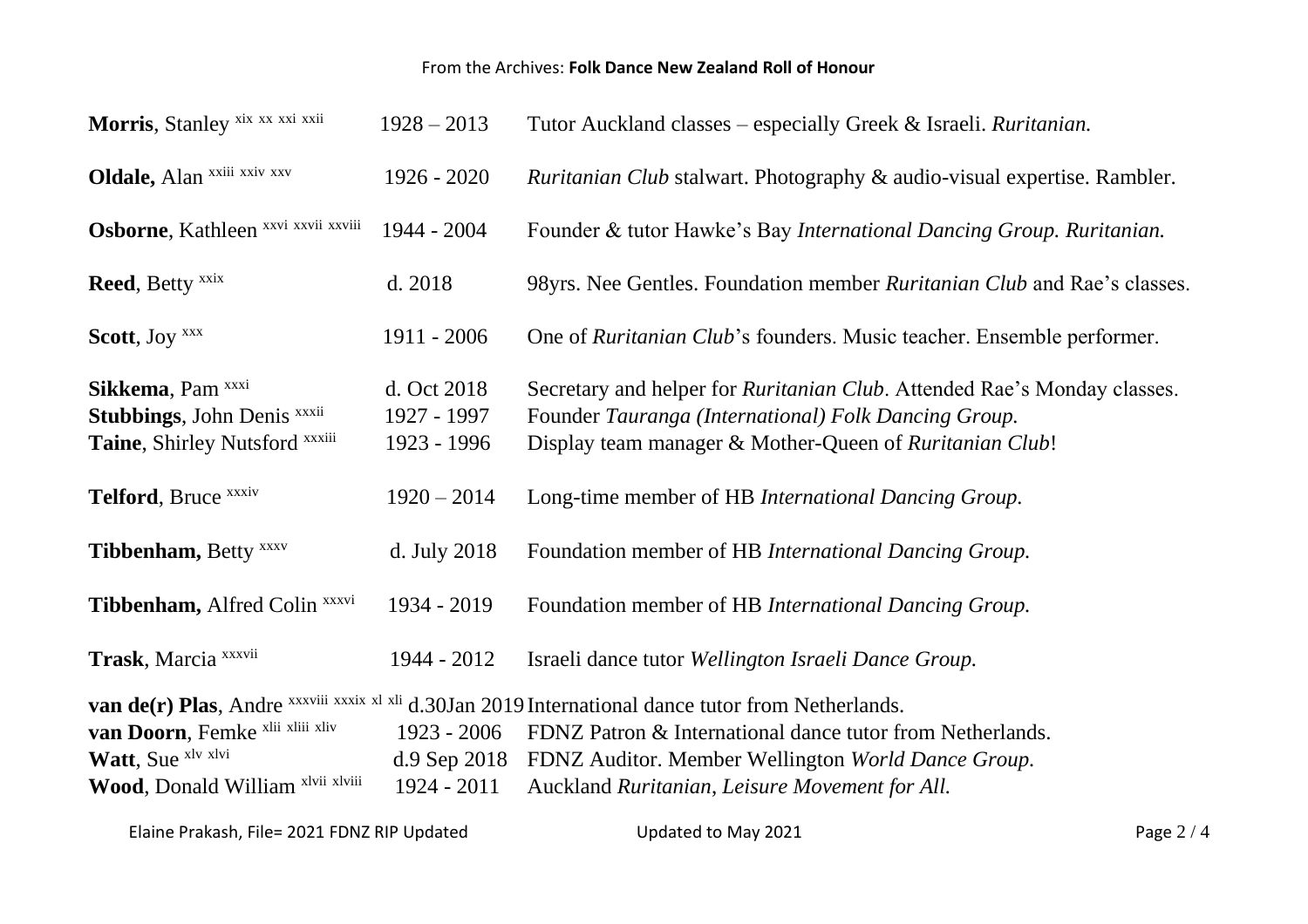## From the Archives: **Folk Dance New Zealand Roll of Honour**

N.B. *Ruritanian Roundabout* is the Newsletter of the Ruritanian International Folk Dance Club Inc. & Associated Groups. (Auck)

P.S. Please let the archivist (Elaine Prakash) know if you want to add anyone to this list or make any corrections.

P.P.S. Version 1 of this list was posted on FDNZ website in 2015 (only available via the member pages) as an addendum to my article "Happy 20<sup>th</sup> Birthday FDNZ!" together with an historical FDNZ Timeline Summary.

## **END NOTES**

- i *Folkdancers' Own* 2013 Volume 18 #2 page 3; 2014 Volume 19 #1 page 8; 2015 Volume 20 #1 page 11; 2006 Volume 11 #1 page 14 & #2 page 26; 2005 Volume 10 #2 page 10 & page 16.
- ii *Ruritanian Roundabout* 2015 February page 11; 2014 Feb pp 3-13 plus cover images; 2014 Nov pp 8-9.

- iv *Folkdancers' Own* 2012 Volume 17 #2 page 3; 2009 Volume 14 #1 pp 9-10.
- <sup>v</sup> *Ruritanian Roundabout* 2017 May pp 8-9 & back cover image.
- vi *Folkdancers' Own* 2011 Volume 16 #1 page 4.
- vii *Folkdancers' Own* 2013 Volume 18 #1 pp 7-8.
- viii *Folkdancers' Own* 2010 Volume 15 #2 pp 3-7.
- ix *Ruritanian Roundabout* 2010 November pp 5-8 and cover images.
- x *Folk Dance New Zealand Newsletter* 2000 Volume 5 #2 page 29 Profile.
- xi *Folkdancers' Own* 2021 Volume 26 #1 pp 15-19 (Five Presidents).
- xii *Ruritanian Roundabout* 2019 February pp 6-9 & back cover image; 2019 September page 7 & image page 16.
- xiii *Ruritanian Roundabout* 2007 August pp 15-16.
- xiv *Newsletter of the New Zealand Mathematical Society,* 2007 August No. 100 pp 26-27.
- xv *Rokdim Yechefim* 2007 Volume 17 #2 page 3.
- xvi *Folk Dance New Zealand Newsletter* 2001 Volume 6 #2 page 23.
- xvii *Folkdancers' Own* 2013 Volume 18 #1 pp 8-9.
- xviii *Ruritanian Roundabout* 2016 February pp 13-14.
- xix *Folkdancers' Own* 2013 Volume 18 #2 pp 3-5.
- xx *Ruritanian Roundabout* 2013 November pp 2, 5-10 & front cover image.
- xxi Se[e www.macholpacifica.org.nz/history.php/stan.php/](http://www.macholpacifica.org.nz/history.php/stan.php/) [f](http://www.macholpacifica.org.nz/history.php/stan.php/)or three more tributes re Stan from Israeli dance groups.
- xxii See Hamilton *Dance Camp Newsletter* #2 1989 February "Teachers at Camp Stan Morris" re his overseas study tours etc.
- xxiii *Folkdancers' Own* 2021 March Volume 26 No 1 page 26.

iii *Folk Dance New Zealand Newsletter* 2000 Volume 5 #1 page 11 LMA.